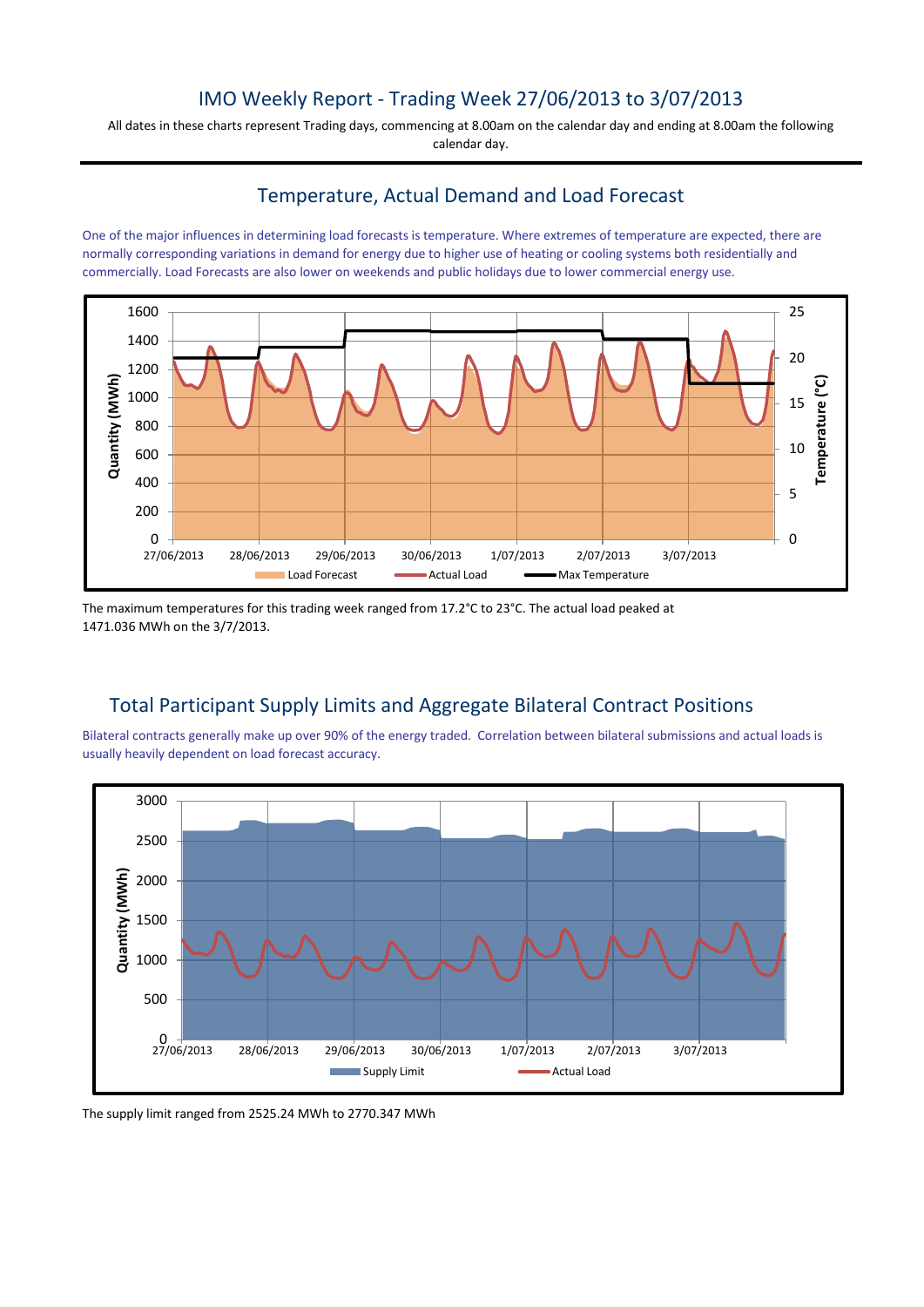#### Net Balancing Market Trades

Bilateral contracts and STEM trading are generally based on the forecast energy requirements of Participants. When the forecast requirements are higher or lower than the actual requirements for a day, this Market energy must be bought and sold in the balancing mechanism. This graph shows the estimated net balancing trades.



The majority of the balancing activity this week occurred within Balancing Supply. The maximum balancing demand for the week reached 127.54 MWh on the 30/6/2013. The maximum balancing supply for the week reached -135.652 MWh on the 1/7/2012.

## Total Traded Energy

This chart represents a comparison between the total net energy that is traded in Bilateral Contracts, the STEM and the balancing mechanism. Balancing Supply represents cases in which the total contract position is greater than the demand and customers must supply energy back to balancing. Balancing Demand represents cases in which the total contract position is less than the demand and customers must purchase energy from balancing.



Total balancing supply equalled -12857.22 MWh whereas total balancing demand equalled 2662.53 MWh. The Total STEM Traded quantity was 20204.097 MWh, with the STEM Clearing Quantity ranging between 6.001 MWh and 213.033 MWh.